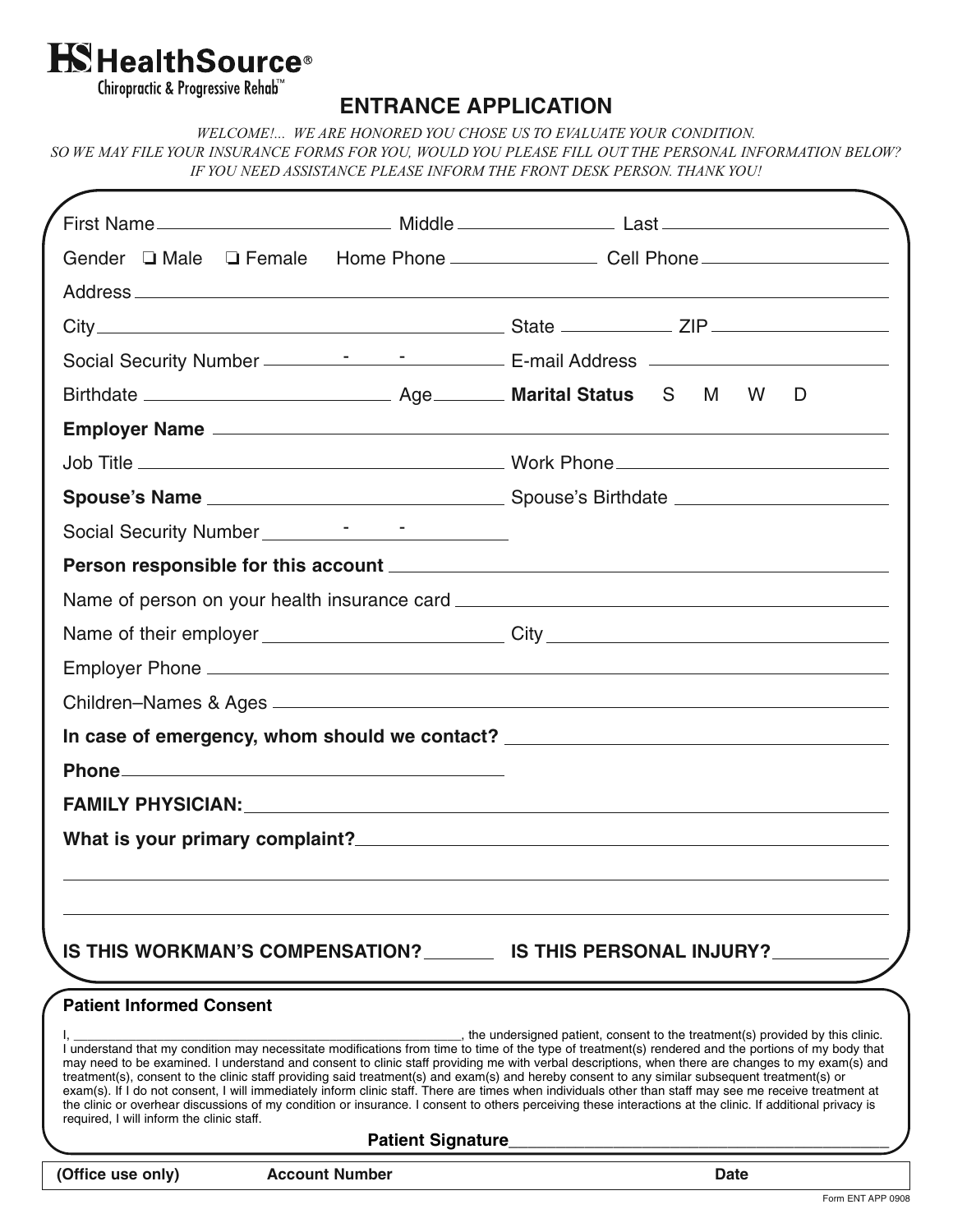

## **Assignment of Benefits and Financial Responsibilities**

Payment is due at the time of service unless other arrangements are made. Balances unpaid 90 days after services are rendered become the patient's responsibility and will be considered delinquent.

I authorize payment for services rendered to me or my dependents to HealthSource of Lombard from my insurance company, my attorney, or any other party who may be obligated to pay me any sums. I further authorize the endorsement of my name to any draft containing my name to which you are legally entitled. I understand that all charges incurred are the personal responsibility of the patient/guarantor. Commercial insurance is filed as a courtesy to the patient, and managed care insurance is filed with contracted carriers. The patient/guarantor is responsible for all residual balances including but not limited to co-pays, deductibles,, co-insurance and services or charges not paid by insurance for any reason, after consideration of contractual adjustments.

In the event any insurance company, attorney, or other person obligated by contractual agreement to make payment to me for your service charges refuses to make such payment upon demand by you, I hereby assign and transfer to you the cause of action that exists in my favor against any such company, attorney, or person and authorize you to prosecute said action either in my name or your name and for you to resolve said claim as you see fit. I understand that I shall continue to remain responsible for any uncollected or unpaid balance on my account.

I hereby direct my attorney not to interfere with or claim any lien upon any medical payment benefits to which I may be entitled from either my health insurance or medical payment sources. And if any said medical payment checks include my attorney's name. I direct my attorney to sign his name to these checks for the benefit of the medical provider herein.

A late payment charge will be added to an account if payment is not made within 90 days. The late payment charge is 1 1/2% per month on charges not paid within 90 days. The late payment charge will be billed each month until those charges are paid (at the rate of 18 percent per year) and will appear separately on your regular statement.

In the event that this account goes into default and our office turns it over to our outside collections agency/attorney for collections, it is accepted and agreed that thirty percent (30%) of the principal amount of the balance due will be added as collection/attorney fees.

It is also agreed and accepted that in the event that a lawsuit is filed, you, the patient will be liable for any and all court costs expended whether judgment has been entered or not.

Patients who fail to show ("No Show") or cancel less than 24 hours prior to the massage appointment will be charged a \$50 missed appointment fee. This fee is not billable to insurance and must be paid before your next visit with our office. People who are late for their appointment will be charged the full fee for the time they were scheduled.

### **Authorization to Release Information**

I authorize HealthSource of Lombard and its physicians to release any information regarding medical, dental, mental, alcohol or drug abuse history treatment, including disability related information, to any third party payor (including Medicare) or their contracted agents, to validate or determine benefits payable for services rendered to myself or any dependents.

| Signature:_ |  |  |
|-------------|--|--|
| Print Name: |  |  |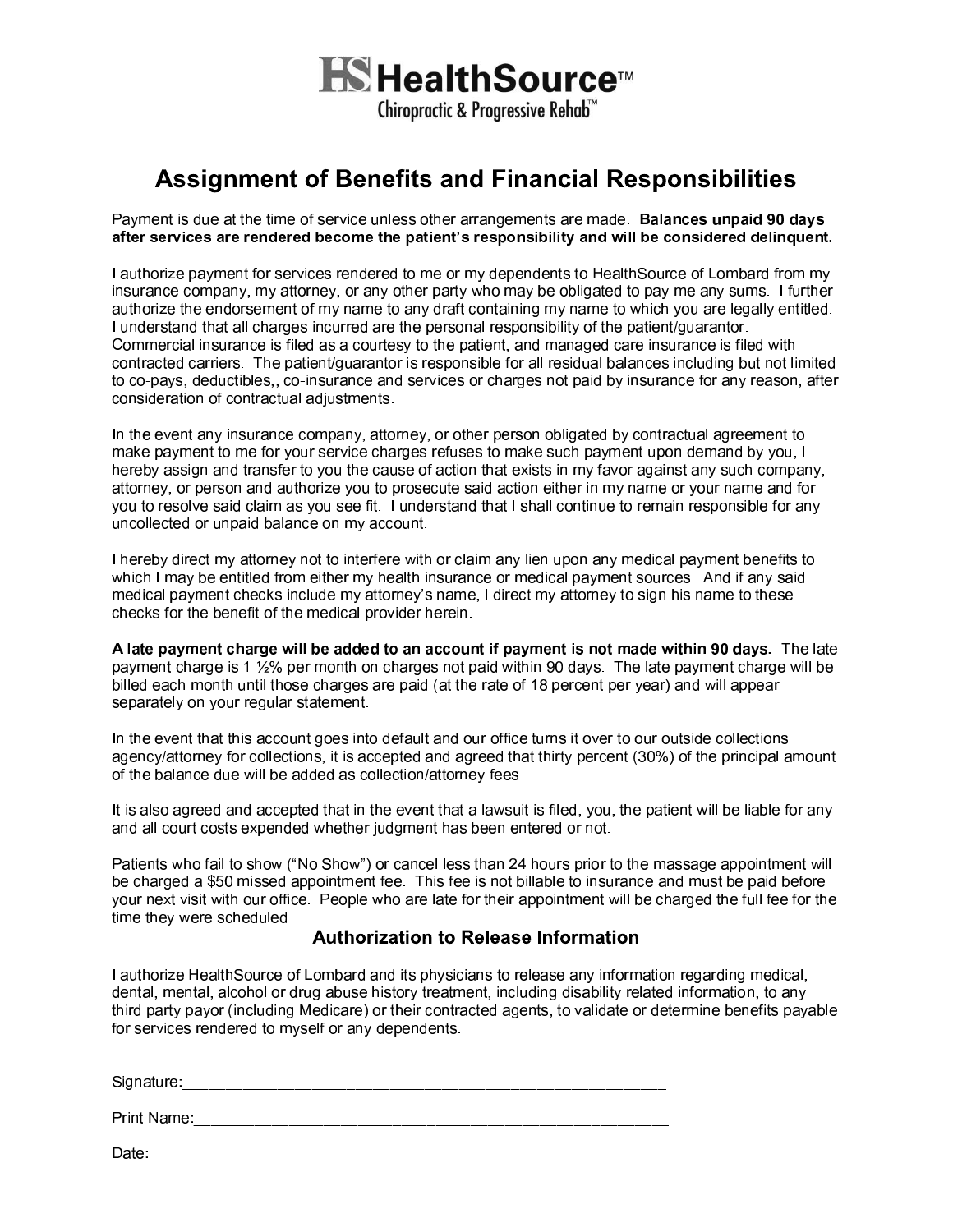### **HIPAA PATIENT CONSENT FORM**

We are required by the Health Insurance Portability and Accountability Act of 1996 (HIPAA) to maintain the privacy of your protected health information (PHI) and to provide you with a Notice of Privacy Practices. Our Notice of Privacy Practices provides information about how we may use and disclose your PHI, and contains a section describing your rights as a patient under the law. You have the right to review our Notice before signing this Consent and you are advised to do so.

By signing this form, you consent to our use and disclosure to third parties of your PHI for treatment, payment, and health care operations, and for certain marketing purposes, as described in our Notice of Privacy Practices. If you sign this Consent but later change your mind, you have the right to revoke this Consent by delivering to us a written, dated document signed by you. However, such a revocation shall not affect any disclosures we have already made in reliance on your prior Consent.

#### The patient understands that:

The Clinic has a Notice of Privacy Practices. The patient has received, and had the opportunity to review, this Notice before signing this consent. The Clinic encourages all patients to review the Notice of Privacy Practices.

The Clinic reserves the right to modify the Notice of Privacy Practices to keep up with changes in the law or office practices. We will make all modifications available for review by patients.

Protected health information may be disclosed or used for treatment, payment, or health care operations, and for certain marketing purposes.

The Clinic or its business affiliates may use your PHI to contact you with educational and promotional items in the future via email, U.S. Mail, telephone, fax and/or prerecorded messages. We **WILL NOT** ever sell or "SPAM" your personal contact information.

The patient has the right to restrict the uses of his or her information, but the Clinic does not have to agree to all such restrictions.

The patient may revoke this Consent in writing at any time and all future disclosures that require the patient's prior written consent will then cease.

The Clinic may condition receipt of treatment upon the execution of this Consent.

| The Consent was signed by:                         | Printed Name – Patient or Representative                |      |  |
|----------------------------------------------------|---------------------------------------------------------|------|--|
| Relationship to Patient<br>(if other than patient) | Signature                                               | Date |  |
| Witness:                                           | Printed Name – Clinic Representative                    |      |  |
|                                                    | Signature                                               | Date |  |
|                                                    | <b>For Internal Use:</b>                                |      |  |
| $\Box$ Patient Refused to Sign                     | $\Box$ Patient unable to sign for the following reason: |      |  |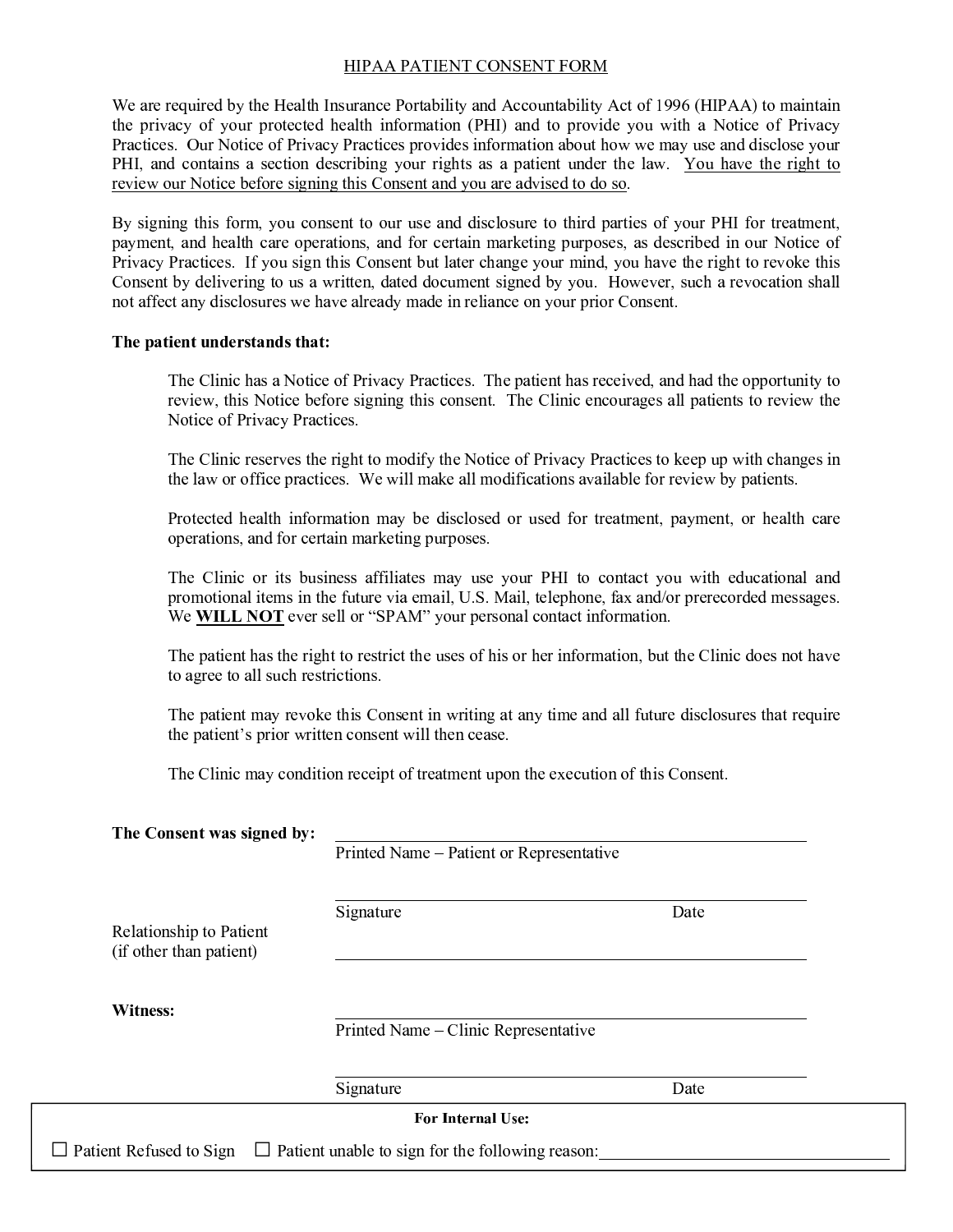# **HSHealthSource**<sup>®</sup> Chiropractic & Progressive Wellness™

|                                                                                                                                                                                                                                |                  | HISTORY OF ILLNESS / INJURY / PAIN                                          |                                   |                      |                      |                           |
|--------------------------------------------------------------------------------------------------------------------------------------------------------------------------------------------------------------------------------|------------------|-----------------------------------------------------------------------------|-----------------------------------|----------------------|----------------------|---------------------------|
| <b>LOCATION</b>                                                                                                                                                                                                                |                  |                                                                             |                                   |                      |                      |                           |
|                                                                                                                                                                                                                                |                  |                                                                             |                                   |                      |                      |                           |
| <b>TIMING &amp; DURATION</b> How often do you experience this pain? _____Constant _____Frequent _____Intermittent ____Occasional                                                                                               |                  |                                                                             |                                   |                      |                      |                           |
| What caused the onset? The contract of the contract of the contract of the contract of the contract of the contract of the contract of the contract of the contract of the contract of the contract of the contract of the con |                  |                                                                             |                                   |                      |                      |                           |
| Date of onset? / / (Please list your most recent incident (minor or major) that prompted this visit.)                                                                                                                          |                  |                                                                             |                                   |                      |                      |                           |
| <b>SEVERITY</b>                                                                                                                                                                                                                |                  |                                                                             |                                   |                      |                      |                           |
| On a scale of 0 to 10 with 0 representing no pain and 10 being the most severe pain imaginable, use the key below to rate the severity of your pain.                                                                           |                  |                                                                             |                                   |                      |                      |                           |
| $0 = \text{None}$                                                                                                                                                                                                              | $1 =$ Minimal    | $2 = \text{Very Mild}$                                                      | $3 =$ Mild $4 =$ Mild to Moderate |                      | $5 = \text{Modern}$  |                           |
| $6 =$ Moderate to Severe                                                                                                                                                                                                       |                  | 7 = Mildly Severe, Restricts Some Activity 8 = Severe, Limits Most Activity |                                   |                      |                      |                           |
|                                                                                                                                                                                                                                |                  | $9 = \text{Very Sever}$ $10 = \text{Excruciating}$                          |                                   |                      |                      |                           |
| Sitting here today, right now, what is the intensity of your pain on a scale of 0 to 10?                                                                                                                                       |                  |                                                                             |                                   |                      |                      |                           |
| What is the least intense the symptom has been on a scale of 0 to 10?                                                                                                                                                          |                  |                                                                             |                                   |                      |                      |                           |
|                                                                                                                                                                                                                                |                  |                                                                             |                                   |                      | $-10$                |                           |
| What is the most intense the symptom has been on a scale of 0 to 10?                                                                                                                                                           |                  |                                                                             |                                   |                      |                      |                           |
|                                                                                                                                                                                                                                |                  |                                                                             |                                   |                      |                      |                           |
|                                                                                                                                                                                                                                |                  |                                                                             |                                   |                      |                      |                           |
|                                                                                                                                                                                                                                |                  |                                                                             |                                   |                      |                      |                           |
|                                                                                                                                                                                                                                |                  |                                                                             |                                   |                      |                      |                           |
| <b>QUALITY</b>                                                                                                                                                                                                                 |                  |                                                                             |                                   |                      |                      |                           |
| How would you best describe the sensation of the pain/symptom:                                                                                                                                                                 |                  |                                                                             |                                   |                      |                      |                           |
| _______ Sharp                                                                                                                                                                                                                  | _______ Stabbing |                                                                             |                                   |                      |                      |                           |
| $\rule{1em}{0.15mm}$ Dull<br>______ Burning                                                                                                                                                                                    |                  | ______ Tingling/Numb ______ Throbbing ________ Crawling _______ Stinging    |                                   |                      |                      |                           |
| MODIFYING FACTORS                                                                                                                                                                                                              |                  |                                                                             |                                   |                      |                      |                           |
| What aggravates the pain/symptom?                                                                                                                                                                                              |                  |                                                                             |                                   |                      |                      |                           |
| Sneezing                                                                                                                                                                                                                       | _____Lifting     | ______Exercising                                                            |                                   | _____Looking up/down | ____Walking          |                           |
| _Coughing                                                                                                                                                                                                                      | _Sitting         | _Stooping                                                                   |                                   | Looking side/side    | _Standing            |                           |
| Stress                                                                                                                                                                                                                         | _Driving         | _Getting out of bed                                                         |                                   | Pushing              | _Pulling             |                           |
| Repetitive movement _____Carrying                                                                                                                                                                                              |                  | _____Straining at BM                                                        |                                   | Climbing stairs      |                      | ____Getting in/out of car |
|                                                                                                                                                                                                                                |                  |                                                                             |                                   |                      |                      |                           |
| What relieves this pain/symptom?<br>_Resting                                                                                                                                                                                   | _____Sleeping    | Lifting                                                                     |                                   | <b>Exercising</b>    | _____Looking up/down |                           |
| ___Shower                                                                                                                                                                                                                      | _______Advil     | _____Stooping                                                               |                                   | Looking side/side    | Mineral Ice          |                           |
|                                                                                                                                                                                                                                |                  |                                                                             |                                   |                      |                      |                           |
|                                                                                                                                                                                                                                |                  |                                                                             |                                   |                      |                      |                           |
| Have you seen anyone for this condition?                                                                                                                                                                                       | $YES$ NO         |                                                                             |                                   |                      |                      |                           |
|                                                                                                                                                                                                                                |                  |                                                                             |                                   |                      |                      |                           |
|                                                                                                                                                                                                                                |                  |                                                                             |                                   |                      |                      |                           |
| Doctor Signature: 2008 and 2008 and 2008 and 2008 and 2008 and 2008 and 2008 and 2008 and 2008 and 2008 and 20                                                                                                                 |                  |                                                                             |                                   |                      |                      |                           |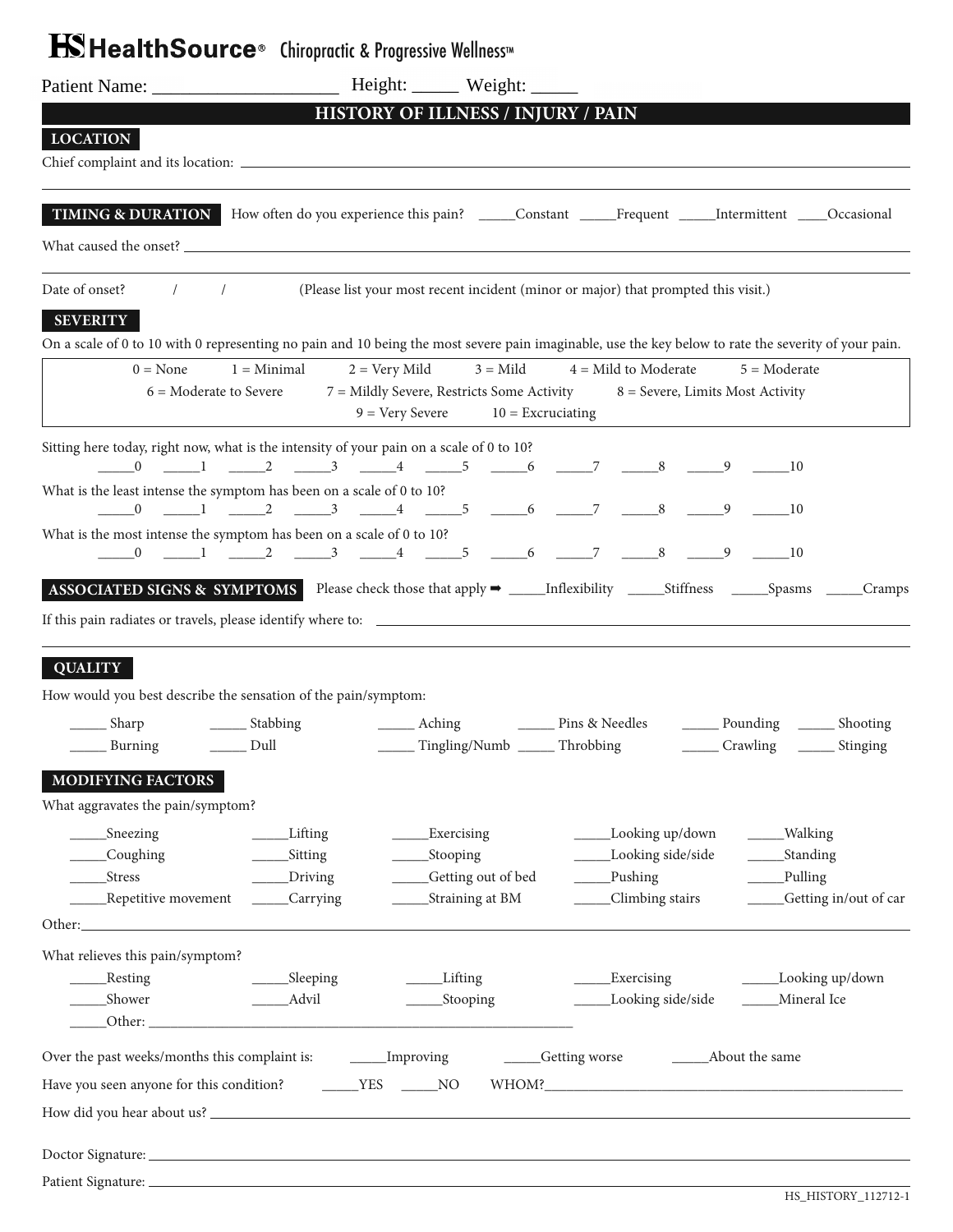| NAME:                                                                                                                |                                    | DATE:<br>$\sqrt{2}$                   | $\sqrt{2}$<br>Account#:         |                                                                                                                            |  |
|----------------------------------------------------------------------------------------------------------------------|------------------------------------|---------------------------------------|---------------------------------|----------------------------------------------------------------------------------------------------------------------------|--|
|                                                                                                                      |                                    | SECONDARY COMPLAINT & LOCATION        |                                 |                                                                                                                            |  |
|                                                                                                                      |                                    |                                       |                                 |                                                                                                                            |  |
| What is the least intense the symptom has been on a scale of 0 to 10?                                                |                                    |                                       |                                 |                                                                                                                            |  |
| What is the most intense the symptom has been on a scale of 0 to 10?                                                 |                                    |                                       |                                 |                                                                                                                            |  |
| ASSOCIATED SIGNS & SYMPTOMS Please check those that apply → _____Inflexibility _____Stiffness _____Spasms ____Cramps |                                    |                                       |                                 |                                                                                                                            |  |
|                                                                                                                      |                                    |                                       |                                 |                                                                                                                            |  |
| <b>QUALITY</b>                                                                                                       |                                    |                                       |                                 |                                                                                                                            |  |
| How would you best describe the sensation of the pain/symptom:                                                       |                                    |                                       |                                 |                                                                                                                            |  |
| ________ Sharp _________________ Stabbing                                                                            |                                    |                                       |                                 | Aching Pins & Needles <u>Denaming</u> Bhooting<br>Burning 		 Dull 		 		 Tingling/Numb 		 Throbbing 		 Crawling 		 Stinging |  |
| Over the past weeks/months this complaint is:                                                                        |                                    |                                       |                                 | _____Improving __________Getting worse ________________About the same                                                      |  |
|                                                                                                                      |                                    | <b>THIRD COMPLAINT &amp; LOCATION</b> |                                 |                                                                                                                            |  |
|                                                                                                                      |                                    |                                       |                                 |                                                                                                                            |  |
| What is the least intense the symptom has been on a scale of 0 to 10?                                                |                                    |                                       |                                 |                                                                                                                            |  |
| What is the most intense the symptom has been on a scale of 0 to 10?                                                 |                                    |                                       |                                 |                                                                                                                            |  |
|                                                                                                                      |                                    |                                       |                                 |                                                                                                                            |  |
|                                                                                                                      |                                    |                                       |                                 |                                                                                                                            |  |
|                                                                                                                      |                                    |                                       |                                 |                                                                                                                            |  |
| <b>QUALITY</b><br>How would you best describe the sensation of the pain/symptom:                                     |                                    |                                       |                                 |                                                                                                                            |  |
| $\frac{1}{\sqrt{2}}$ Sharp                                                                                           |                                    |                                       | <b>Example 1</b> Pins & Needles | ________ Pounding ________ Shooting                                                                                        |  |
| Burning                                                                                                              | Dull<br>$\mathcal{L}^{\text{max}}$ | ______ Tingling/Numb ______ Throbbing |                                 | _______ Crawling _______ Stinging                                                                                          |  |
| Over the past weeks/months this complaint is:                                                                        |                                    | ____Improving                         | ____Getting worse               | ________ About the same                                                                                                    |  |
|                                                                                                                      |                                    | <b>KEY VALUE QUESTIONS</b>            |                                 |                                                                                                                            |  |
| 1. What is your pain keeping you from doing that is most important in your life?                                     |                                    |                                       |                                 |                                                                                                                            |  |
|                                                                                                                      |                                    |                                       |                                 |                                                                                                                            |  |
| 2. What do you enjoy doing most in your life?                                                                        |                                    |                                       |                                 |                                                                                                                            |  |
|                                                                                                                      |                                    |                                       |                                 |                                                                                                                            |  |
| NOTES / COMMENTS:                                                                                                    |                                    |                                       |                                 |                                                                                                                            |  |
|                                                                                                                      |                                    |                                       |                                 |                                                                                                                            |  |
|                                                                                                                      |                                    |                                       |                                 |                                                                                                                            |  |
| Patient Signature:                                                                                                   |                                    |                                       |                                 |                                                                                                                            |  |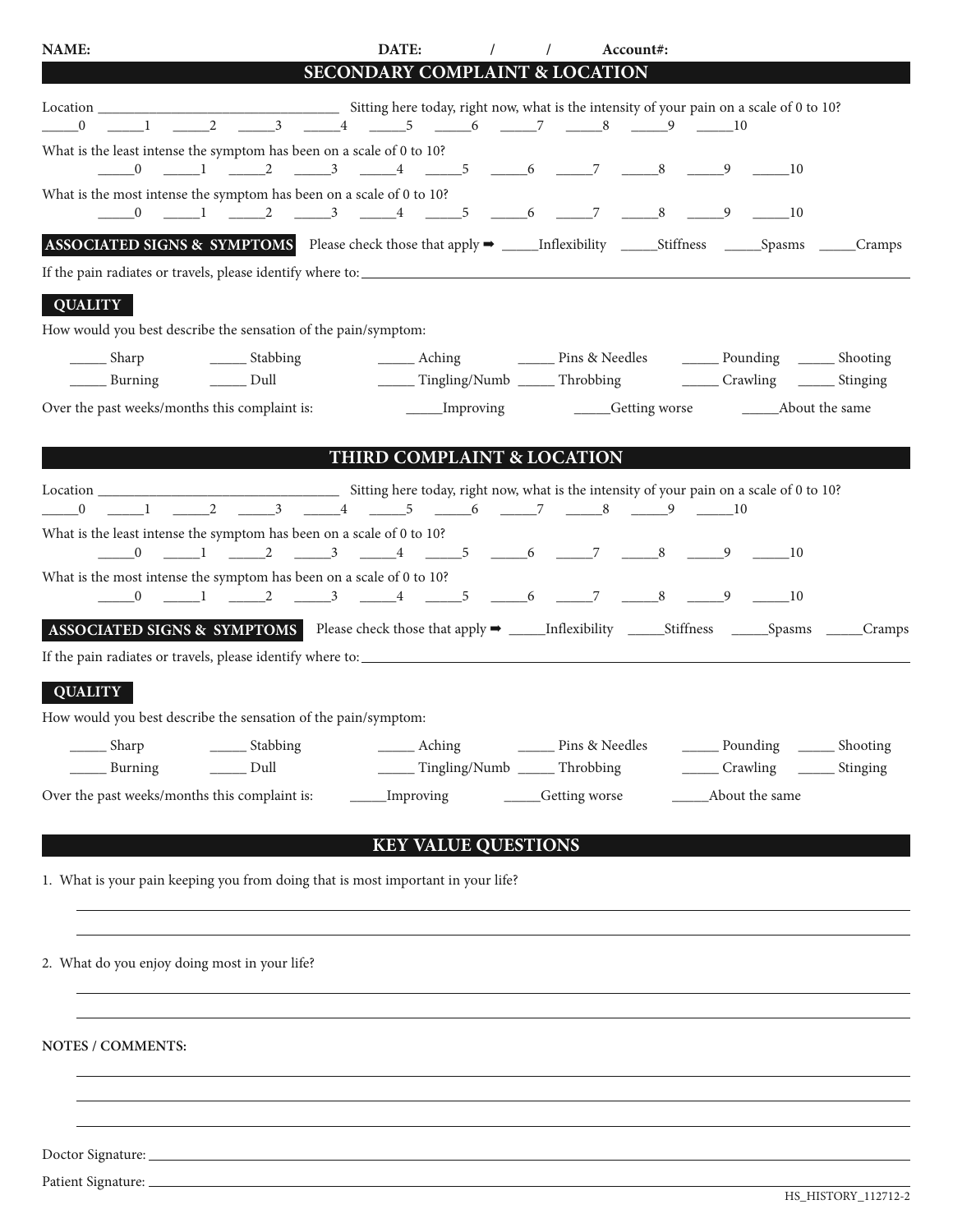#### **NAME: DATE: / / Account#:**

**Please place a checkmark by the condition that applies to you:**  $P =$  **Present •**  $N =$  **Not Present •**  $PP =$  **If it has ever been present in the past** 

|  | P N PP |                           |  | P N PP |                 | P N PP |                   |  | P N PP |                      |
|--|--------|---------------------------|--|--------|-----------------|--------|-------------------|--|--------|----------------------|
|  |        | Fatigue                   |  |        | Irritability    |        | Joint Stiffness   |  |        | Seizures             |
|  |        | Fever                     |  |        | Depression      |        | Spinal Curvature  |  |        | <b>Dizziness</b>     |
|  |        | Chills                    |  |        | Memory Loss     |        | Back Pain         |  |        | <b>Tremors</b>       |
|  |        | Night Sweats              |  |        | Headache        |        | Hot Joints        |  |        | Loss of Sensation    |
|  |        | Fainting                  |  |        | Muscle Pain     |        | Joint Swelling    |  |        | Loss of Coordination |
|  |        | Nervousness               |  |        | Muscle Weakness |        | <b>Stiff Neck</b> |  |        | Paralysis            |
|  |        | <b>Concentration Loss</b> |  |        | Muscle Cramps   |        | Lumps / Masses    |  |        | Difficulty of Speech |

**P** = Present • **N** = Not Present • **PP** = If it has ever been present in the past • Do the same for your family **Family History Key: F =** Father • **M =** Mother • **B =** Brother • **S =** Sister • **GF =** Grandfather • **GM =** Grandmother **Family History**

| P | $\mathbf N$ | $\bf PP$ | Past Problem      | When and Explanation of Condition (use back if needed) | F | M | B | S | GF | GM |
|---|-------------|----------|-------------------|--------------------------------------------------------|---|---|---|---|----|----|
|   |             |          | Cancer            |                                                        |   |   |   |   |    |    |
|   |             |          | Stroke            |                                                        |   |   |   |   |    |    |
|   |             |          | Thyroid Problems  |                                                        |   |   |   |   |    |    |
|   |             |          | Asthma            |                                                        |   |   |   |   |    |    |
|   |             |          | Heart Attack      |                                                        |   |   |   |   |    |    |
|   |             |          | <b>HIV</b>        |                                                        |   |   |   |   |    |    |
|   |             |          | Angina/Chest Pain |                                                        |   |   |   |   |    |    |
|   |             |          | Diabetes          |                                                        |   |   |   |   |    |    |
|   |             |          | Arthritis         |                                                        |   |   |   |   |    |    |
|   |             |          | Other             |                                                        |   |   |   |   |    |    |

| Do you have a pacemaker? | - ⊷ | Are you Pregnant?                 | --- | N |  |
|--------------------------|-----|-----------------------------------|-----|---|--|
|                          |     | Do you think you may be pregnant? |     |   |  |

## **FOR DOCTOR'S USE ONLY – PATIENT PLEASE PROCEED TO PAGE 4**

# **REVIEW OF SYSTEMS**

| <b>SYSTEM REVIEWED</b> |  |  |
|------------------------|--|--|
|                        |  |  |

| Allergic / Immunologic  | $\Box$ Genitourinary | $\Box$ Cardiovascular                    | $\Box$ Hematological / Lymphatic |
|-------------------------|----------------------|------------------------------------------|----------------------------------|
| $\Box$ Constitutional   | $\Box$ Integumentary | Ears / Nose / Mouth                      | $\Box$ Musculoskeletal           |
| $\Box$ Endocrine        | □ Neurological       | $\Box$ Eyes                              | $\Box$ Psychiatric               |
| $\Box$ Gastrointestinal | $\Box$ Respiratory   | $\Box$ All other system reviews negative |                                  |
|                         |                      |                                          |                                  |
|                         |                      |                                          |                                  |
|                         |                      |                                          |                                  |

Patient Signature: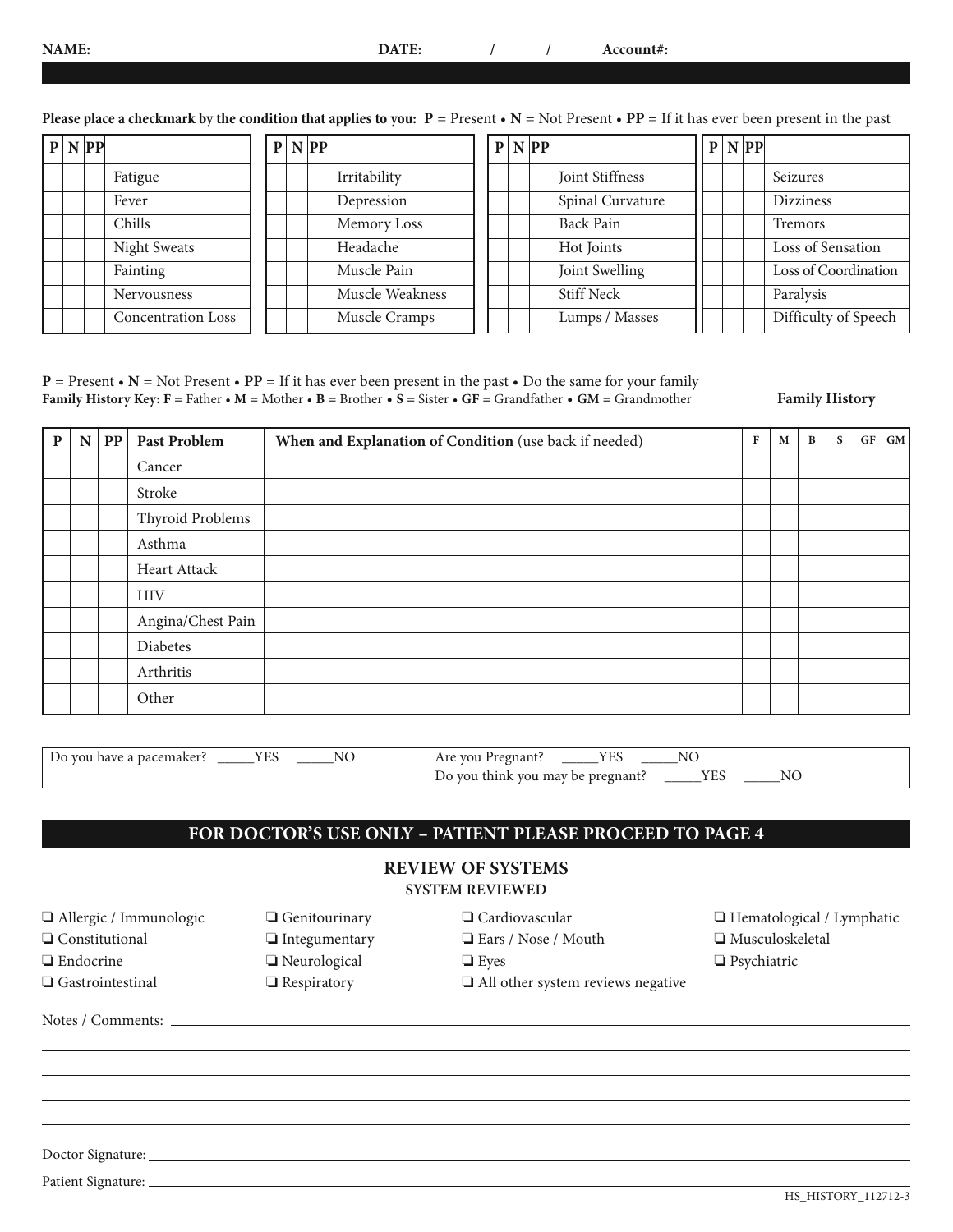| PLEASE LIST PAST SURGERIES:                                                                                                                                                                                                    |                                      |      |                                                                                        |              |                    |
|--------------------------------------------------------------------------------------------------------------------------------------------------------------------------------------------------------------------------------|--------------------------------------|------|----------------------------------------------------------------------------------------|--------------|--------------------|
|                                                                                                                                                                                                                                |                                      |      |                                                                                        | Year         |                    |
|                                                                                                                                                                                                                                |                                      |      |                                                                                        | Year________ |                    |
| $Year$ 6.                                                                                                                                                                                                                      |                                      |      |                                                                                        | Year         |                    |
| List any other key slips, falls or accidents you've had from childhood to present:                                                                                                                                             |                                      | Date | Have you ever taken:                                                                   |              | <b>YES</b> NO YEAR |
| 1)                                                                                                                                                                                                                             |                                      |      | Insulin                                                                                |              |                    |
| 2)                                                                                                                                                                                                                             |                                      |      | Cortisone                                                                              |              |                    |
| 3)                                                                                                                                                                                                                             |                                      |      | Thyroid Medicine                                                                       |              |                    |
| 4)                                                                                                                                                                                                                             |                                      |      | Male/Female Hormones                                                                   |              |                    |
| 5)                                                                                                                                                                                                                             |                                      |      | <b>Blood Pressure</b>                                                                  |              |                    |
| What medications are you currently taking? (Include Date)                                                                                                                                                                      |                                      |      | Tranquilizers/Sedatives                                                                |              |                    |
| 1)                                                                                                                                                                                                                             | 4)                                   |      | <b>Birth Control</b>                                                                   |              |                    |
| 2)                                                                                                                                                                                                                             | 5)                                   |      |                                                                                        |              |                    |
| 3)                                                                                                                                                                                                                             | 6)                                   |      |                                                                                        |              |                    |
| Hospitalizations:                                                                                                                                                                                                              |                                      |      |                                                                                        |              |                    |
|                                                                                                                                                                                                                                |                                      |      |                                                                                        |              |                    |
|                                                                                                                                                                                                                                |                                      |      |                                                                                        |              |                    |
| Marital Status: ________Married _____Divorced _______Single __________Separated ______Widowed                                                                                                                                  |                                      |      |                                                                                        |              |                    |
| Number of Children: _______ Children's Name(s): _________________________________                                                                                                                                              |                                      |      |                                                                                        |              |                    |
| Frequency of Exercise: ____Never ______Rarely ______Occasionally _____Moderately _____Regularly                                                                                                                                |                                      |      |                                                                                        |              |                    |
| Intensity of Exercise: _____Low Level _____Medium Level _____High Level _____Competition Level                                                                                                                                 |                                      |      |                                                                                        |              |                    |
| Sufficient Rest: _________Never _______Rarely ______Occasionally ______Moderately                                                                                                                                              |                                      |      |                                                                                        |              |                    |
| $\begin{array}{ccc} & -6 & & -8 \end{array}$<br>Hours of Sleep:                                                                                                                                                                | 10 More than 10                      |      |                                                                                        |              |                    |
|                                                                                                                                                                                                                                |                                      |      |                                                                                        |              |                    |
| Well balanced diet:                                                                                                                                                                                                            | Never Rarely Cccasionally Moderately |      |                                                                                        |              |                    |
| Do you smoke?                                                                                                                                                                                                                  |                                      |      | No _____Occasionally ______1 to 2 ______2 to 3 ______4 to 5 _____More than 5 packs/day |              |                    |
| Do you drink caffeinated beverages? No Cocasionally 1 to 2 2 to 3 4 to 5 More than 5 drinks/day                                                                                                                                |                                      |      |                                                                                        |              |                    |
| Do you drink alcoholic beverages? _____No ______Occasionally _____1 to 2 _____2 to 3 _____4 to 5 ____More than 5 drinks/day                                                                                                    |                                      |      |                                                                                        |              |                    |
| Have you ever used street drugs? _____Yes                                                                                                                                                                                      | $\rule{1em}{0.15mm}$ No              |      |                                                                                        |              |                    |
| Hobbies: Notification of the state of the state of the state of the state of the state of the state of the state of the state of the state of the state of the state of the state of the state of the state of the state of th |                                      |      |                                                                                        |              |                    |
|                                                                                                                                                                                                                                |                                      |      |                                                                                        |              |                    |
|                                                                                                                                                                                                                                |                                      |      | _Daughter                                                                              |              |                    |
|                                                                                                                                                                                                                                |                                      |      |                                                                                        |              |                    |
|                                                                                                                                                                                                                                |                                      |      |                                                                                        |              |                    |
|                                                                                                                                                                                                                                |                                      |      |                                                                                        |              |                    |
|                                                                                                                                                                                                                                |                                      |      |                                                                                        |              |                    |
|                                                                                                                                                                                                                                |                                      |      |                                                                                        |              |                    |
|                                                                                                                                                                                                                                |                                      |      |                                                                                        |              |                    |
|                                                                                                                                                                                                                                |                                      |      |                                                                                        |              |                    |
|                                                                                                                                                                                                                                |                                      |      |                                                                                        |              |                    |
|                                                                                                                                                                                                                                |                                      |      |                                                                                        |              |                    |
|                                                                                                                                                                                                                                |                                      |      |                                                                                        |              |                    |
|                                                                                                                                                                                                                                |                                      |      |                                                                                        |              |                    |